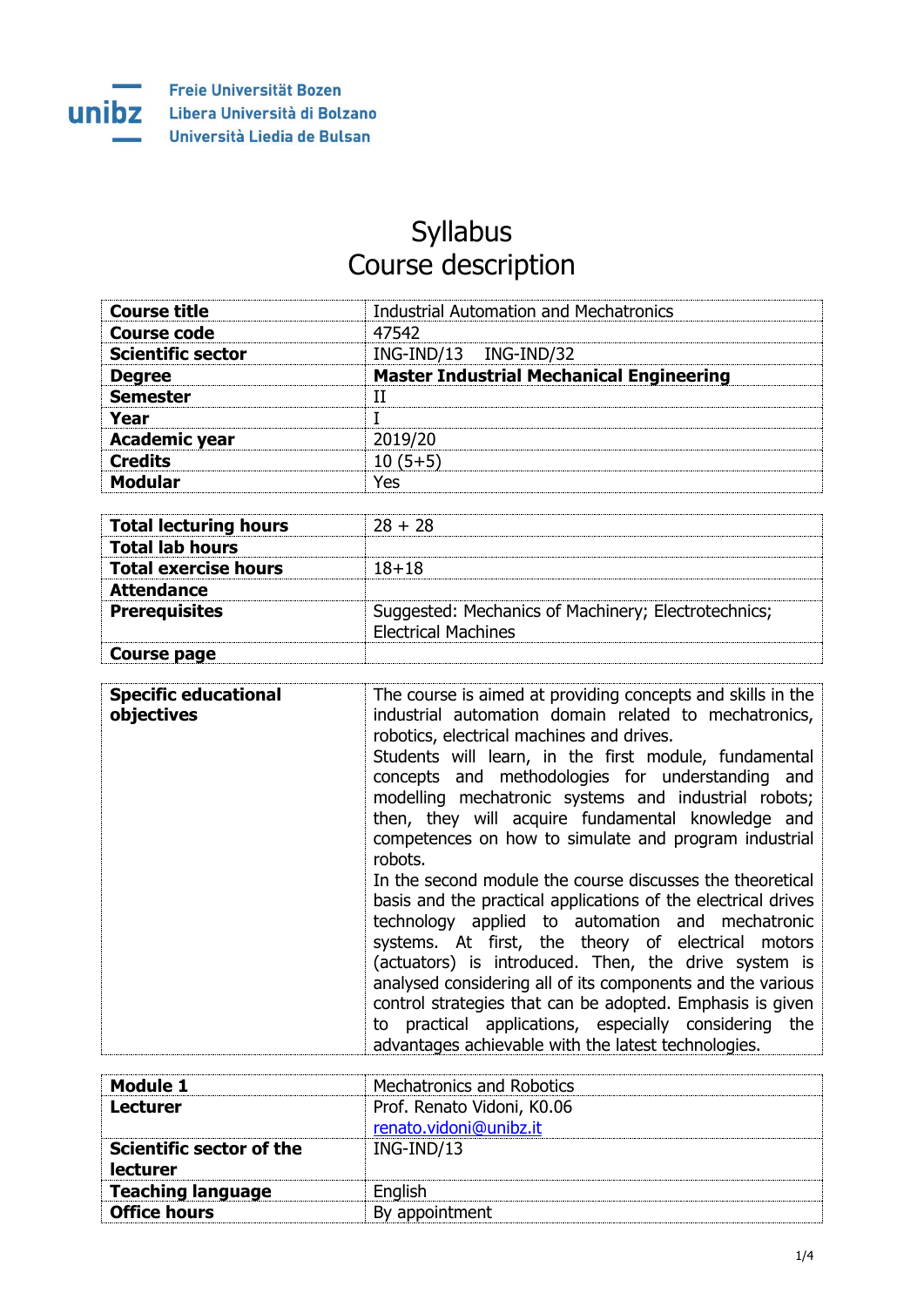## E. ÷

Freie Universität Bozen **UNIDZ** Libera Università di Bolzano Università Liedia de Bulsan

| <b>Teaching assistant (if any)</b> | Carabin Giovanni                                                                                                                                                                                                                                                                                                                                                                                                                                                                              |
|------------------------------------|-----------------------------------------------------------------------------------------------------------------------------------------------------------------------------------------------------------------------------------------------------------------------------------------------------------------------------------------------------------------------------------------------------------------------------------------------------------------------------------------------|
| <b>Office hours</b>                | Tbd                                                                                                                                                                                                                                                                                                                                                                                                                                                                                           |
| <b>List of topics covered</b>      | The module will cover:<br>an introduction to mechatronics and robotic systems;<br>an overview of industrial, mobile and service robots<br>Robotics: 3D Kinematics and statics<br>$\bullet$<br>- Direct and inverse kinematics.<br>- Application to industrial manipulators (PUMA,<br>SCARA).<br>- Differential Kinematics and Statics.<br>• Sensors and actuators for industrial robots and<br>mechatronic systems.<br>Basis on simulation and programming of robotic<br>systems.             |
| <b>Teaching format</b>             | The topics are presented by the professor by means of<br>Power Point presentations or the blackboard.<br>Practical parts and lab activities/exercises are planned<br>also in the SMT-Smart Mini Factory learning factory<br>laboratory.<br>A selection of the material presented in class as well as<br>online resources and useful material will be available in<br>the course reserve collection database.<br>Further deepening material will be supplied or<br>recommended by the teacher. |

| <b>Module 2</b>               | <b>Electric Drives and Machines</b>                                                                                                                                                                                                                                                                                                                                                                                                                                                                                                                                                                                                                                                                                                    |
|-------------------------------|----------------------------------------------------------------------------------------------------------------------------------------------------------------------------------------------------------------------------------------------------------------------------------------------------------------------------------------------------------------------------------------------------------------------------------------------------------------------------------------------------------------------------------------------------------------------------------------------------------------------------------------------------------------------------------------------------------------------------------------|
| <b>Lecturer</b>               | Dr. Nuzzo Stefano                                                                                                                                                                                                                                                                                                                                                                                                                                                                                                                                                                                                                                                                                                                      |
|                               | stefano.nuzzo@unibz.it                                                                                                                                                                                                                                                                                                                                                                                                                                                                                                                                                                                                                                                                                                                 |
| Scientific sector of the      | ING-IND/32                                                                                                                                                                                                                                                                                                                                                                                                                                                                                                                                                                                                                                                                                                                             |
| lecturer                      |                                                                                                                                                                                                                                                                                                                                                                                                                                                                                                                                                                                                                                                                                                                                        |
| <b>Teaching language</b>      | English                                                                                                                                                                                                                                                                                                                                                                                                                                                                                                                                                                                                                                                                                                                                |
| <b>Office hours</b>           | By appointment                                                                                                                                                                                                                                                                                                                                                                                                                                                                                                                                                                                                                                                                                                                         |
| Teaching assistant (if any)   | $\overline{\phantom{0}}$                                                                                                                                                                                                                                                                                                                                                                                                                                                                                                                                                                                                                                                                                                               |
| <b>Office hours</b>           |                                                                                                                                                                                                                                                                                                                                                                                                                                                                                                                                                                                                                                                                                                                                        |
| <b>List of topics covered</b> | The course covers the following topics:<br>Basics of electrical engineering, electric circuits,<br>introduction to motion control, overview of<br>components of an electric drive<br>Rotating electrical machines, operating principles,<br>main terminology and industrial standards<br>DC motor: principle of operation, main<br>characteristics and construction, electrical drives<br>with DC motor, sizing of a real application example.<br>Synchronous motor ("brushless"): principle of<br>operation, main characteristics and construction,<br>electrical drives with synchronous motor<br>Asynchronous motor: principle of operation, main<br>characteristics and construction, electrical drives<br>with asynchronous motor |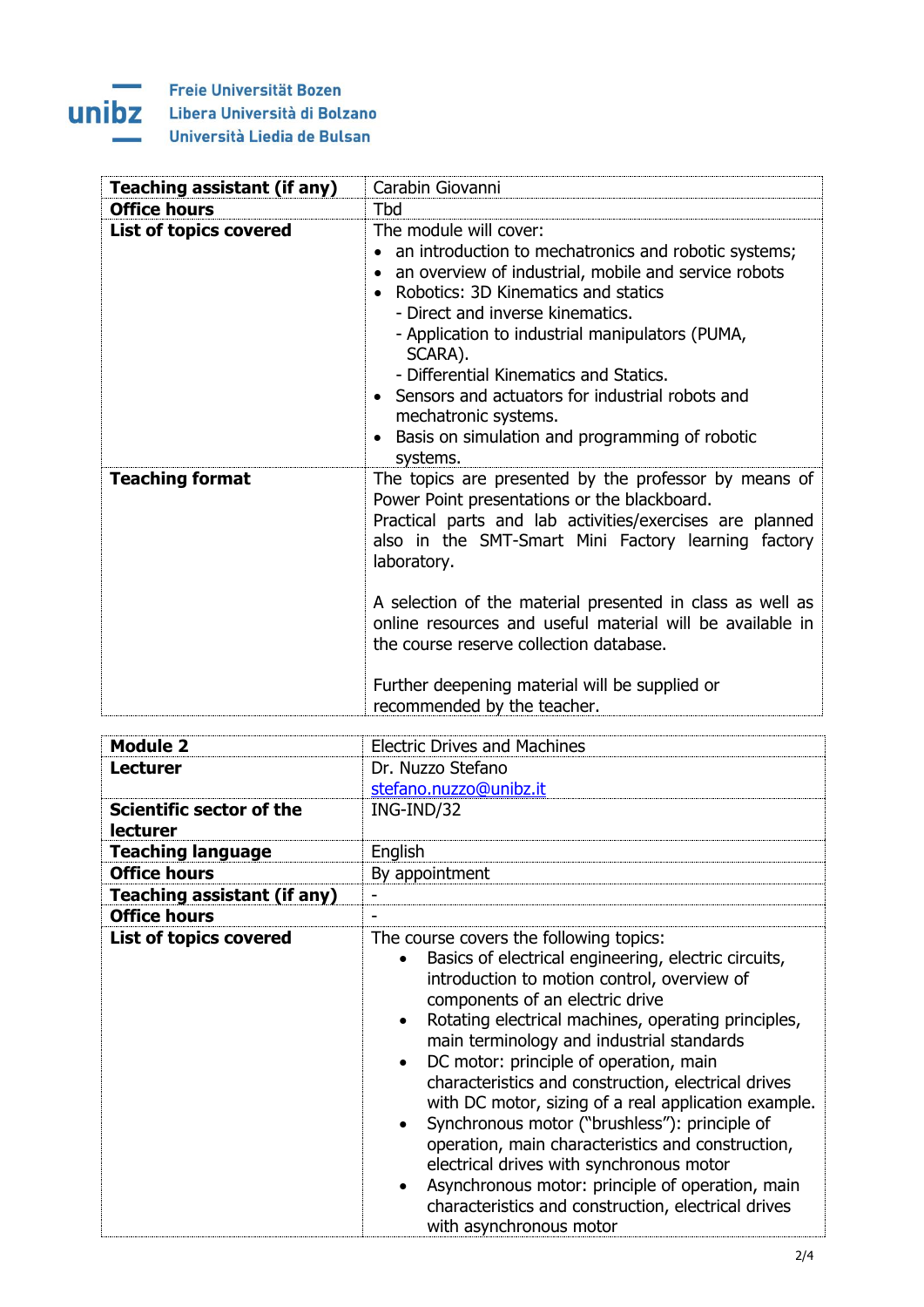

|                          | Static converters                                                                                                                                                                                                                                                                                                                                                                                                                                                                                                                                                                                                                                                                                                                                                                                                                                                                                                                                                                                                                                                                                                                                                                                                                                                             |
|--------------------------|-------------------------------------------------------------------------------------------------------------------------------------------------------------------------------------------------------------------------------------------------------------------------------------------------------------------------------------------------------------------------------------------------------------------------------------------------------------------------------------------------------------------------------------------------------------------------------------------------------------------------------------------------------------------------------------------------------------------------------------------------------------------------------------------------------------------------------------------------------------------------------------------------------------------------------------------------------------------------------------------------------------------------------------------------------------------------------------------------------------------------------------------------------------------------------------------------------------------------------------------------------------------------------|
| <b>Teaching format</b>   | Frontal lectures by means of Power Point presentations or<br>on the blackboard, exercises and case studies, computer                                                                                                                                                                                                                                                                                                                                                                                                                                                                                                                                                                                                                                                                                                                                                                                                                                                                                                                                                                                                                                                                                                                                                          |
|                          |                                                                                                                                                                                                                                                                                                                                                                                                                                                                                                                                                                                                                                                                                                                                                                                                                                                                                                                                                                                                                                                                                                                                                                                                                                                                               |
| <b>Learning outcomes</b> | laboratory, excursions.<br>Knowledge and understanding<br>1)<br>The students will know the most important concepts<br>about:<br>Module I<br>mechatronic and robotic fundamentals (definitions,<br>components and elements)<br>• the principles of simulating and programming an<br>industrial robotic systems<br>• 3D mechanisms from a kinematic point of view<br>Module II<br>• electrical machines<br>operating<br>principle<br>and<br>characteristics<br>• electrical drive systems for automation<br>and<br>mechatronic applications<br>the operating principles and design criteria for the<br>$\bullet$<br>most common drive systems, considering in particular<br>the state-of-the-art in industry.<br>Applying knowledge and understanding<br>2)<br>Module I<br>The students will know how to treat a robotic system<br>form a kinematic and static point of view as well as how<br>to set-up a simple robotic simulator and control program.<br>Module II<br>The students will be able to verify the requirements of an<br>electric drive and to understand the real-world operation<br>of basic control methods for electric drives.<br>3)<br>The student will be able to make judgments<br>selecting:<br>• the suitable robotic system for a practical industrial |
|                          | solution<br>the more adequate electrical drive system for a<br>$\bullet$<br>particular application.                                                                                                                                                                                                                                                                                                                                                                                                                                                                                                                                                                                                                                                                                                                                                                                                                                                                                                                                                                                                                                                                                                                                                                           |
|                          | Communication skills:<br>4)<br>• Ability to present the acquired knowledge and<br>competences with a proper language<br>· Ability to express concepts with the field related<br>technical terminology.                                                                                                                                                                                                                                                                                                                                                                                                                                                                                                                                                                                                                                                                                                                                                                                                                                                                                                                                                                                                                                                                        |
|                          | <b>Learning skills</b><br>5)<br>• Ability to autonomously extend the knowledge<br>acquired during the study course.                                                                                                                                                                                                                                                                                                                                                                                                                                                                                                                                                                                                                                                                                                                                                                                                                                                                                                                                                                                                                                                                                                                                                           |
| <b>Assessment</b>        | <b>Formative assessment</b><br>In class and laboratory exercises and activities (2,3,4,5)                                                                                                                                                                                                                                                                                                                                                                                                                                                                                                                                                                                                                                                                                                                                                                                                                                                                                                                                                                                                                                                                                                                                                                                     |